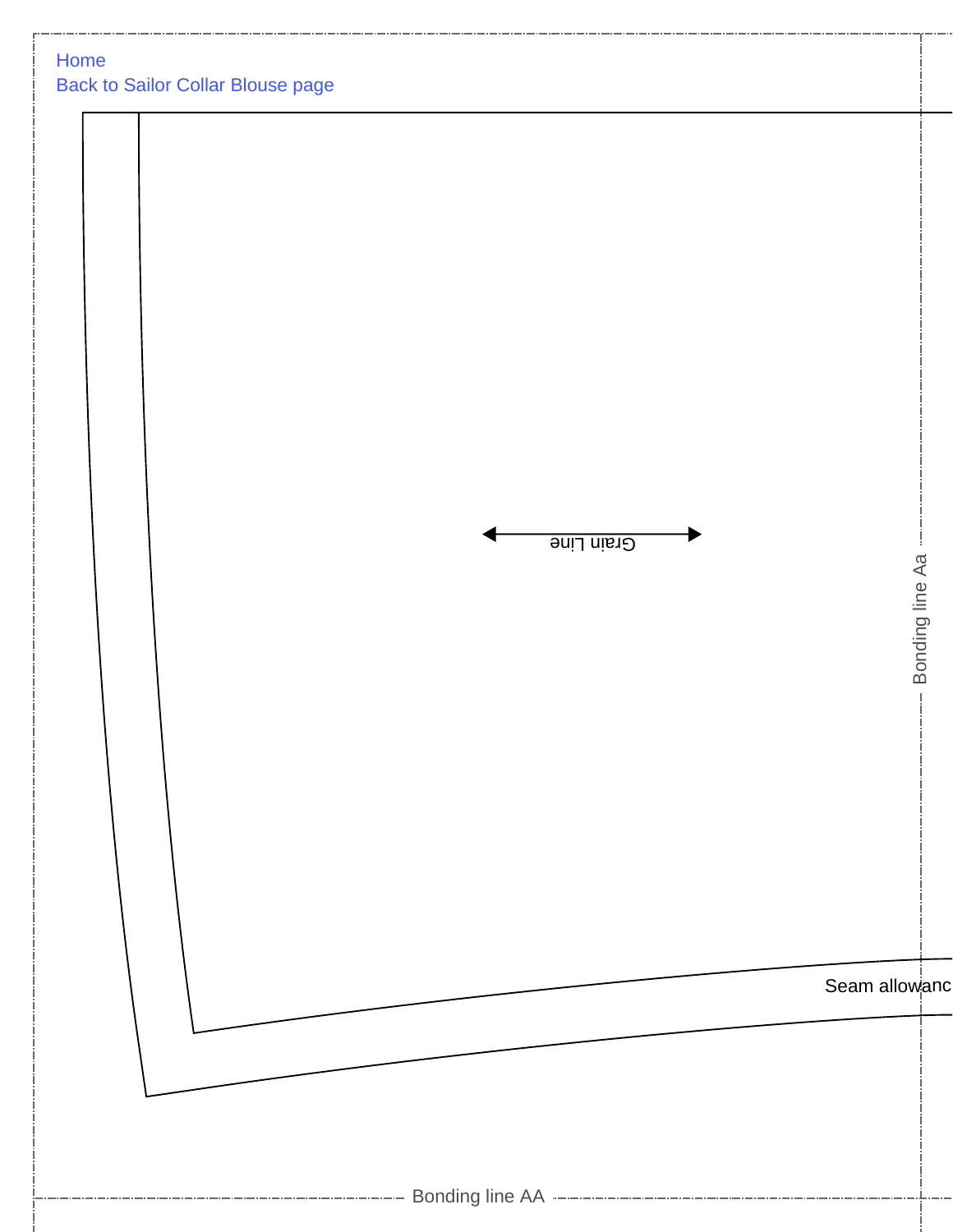|            | wamce 1/2in.      |
|------------|-------------------|
| Grain Line | - Bonding line Ba |
|            |                   |
|            |                   |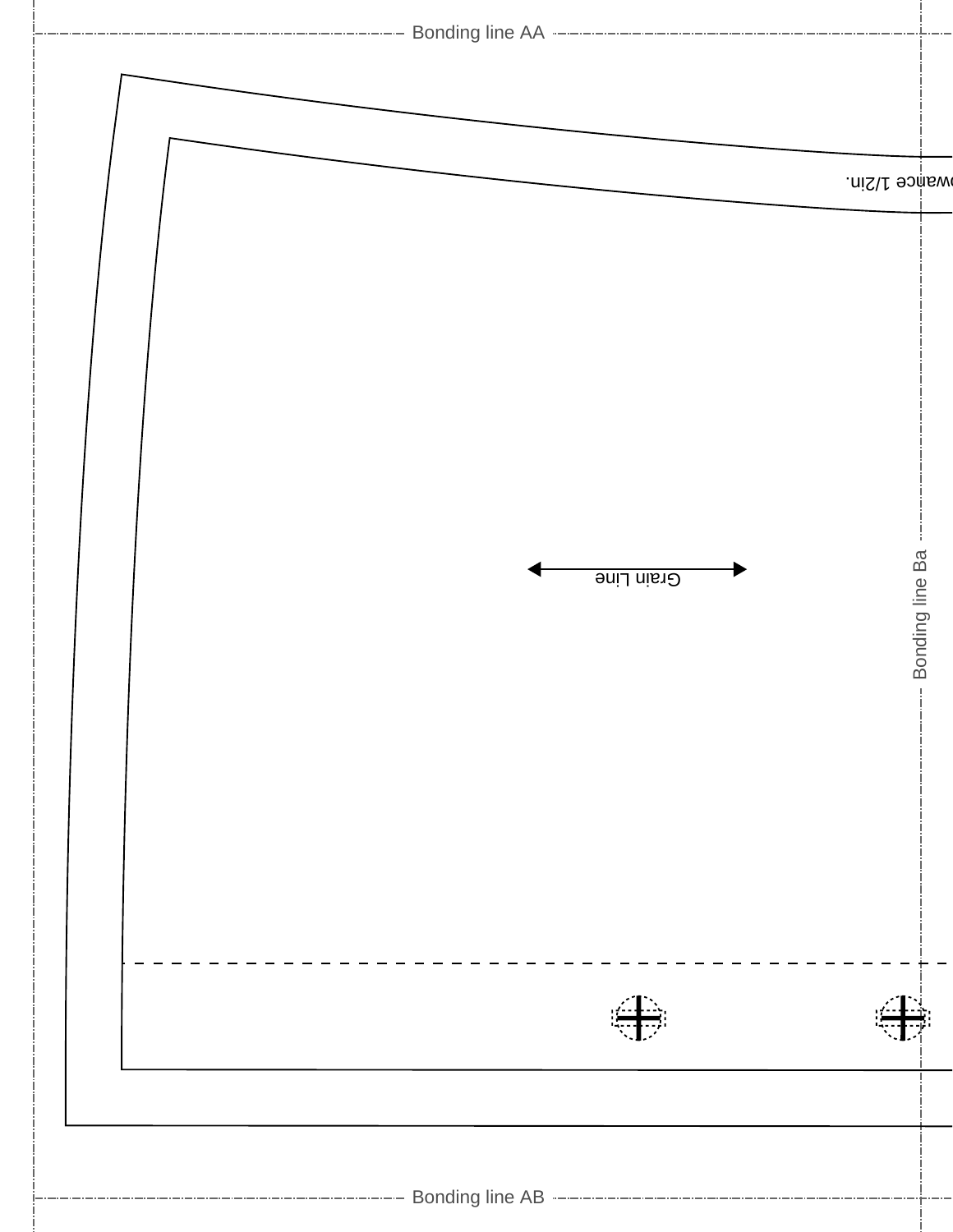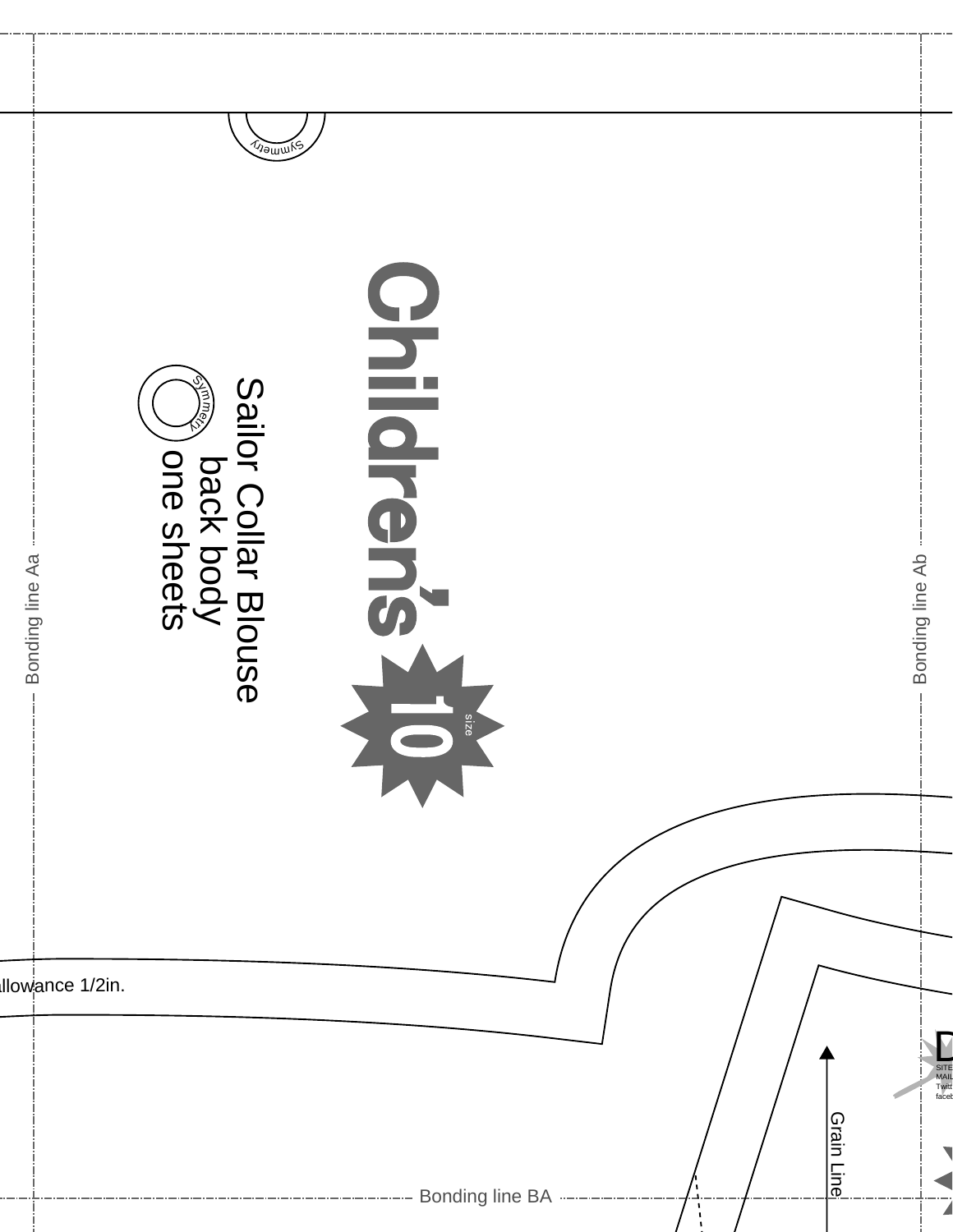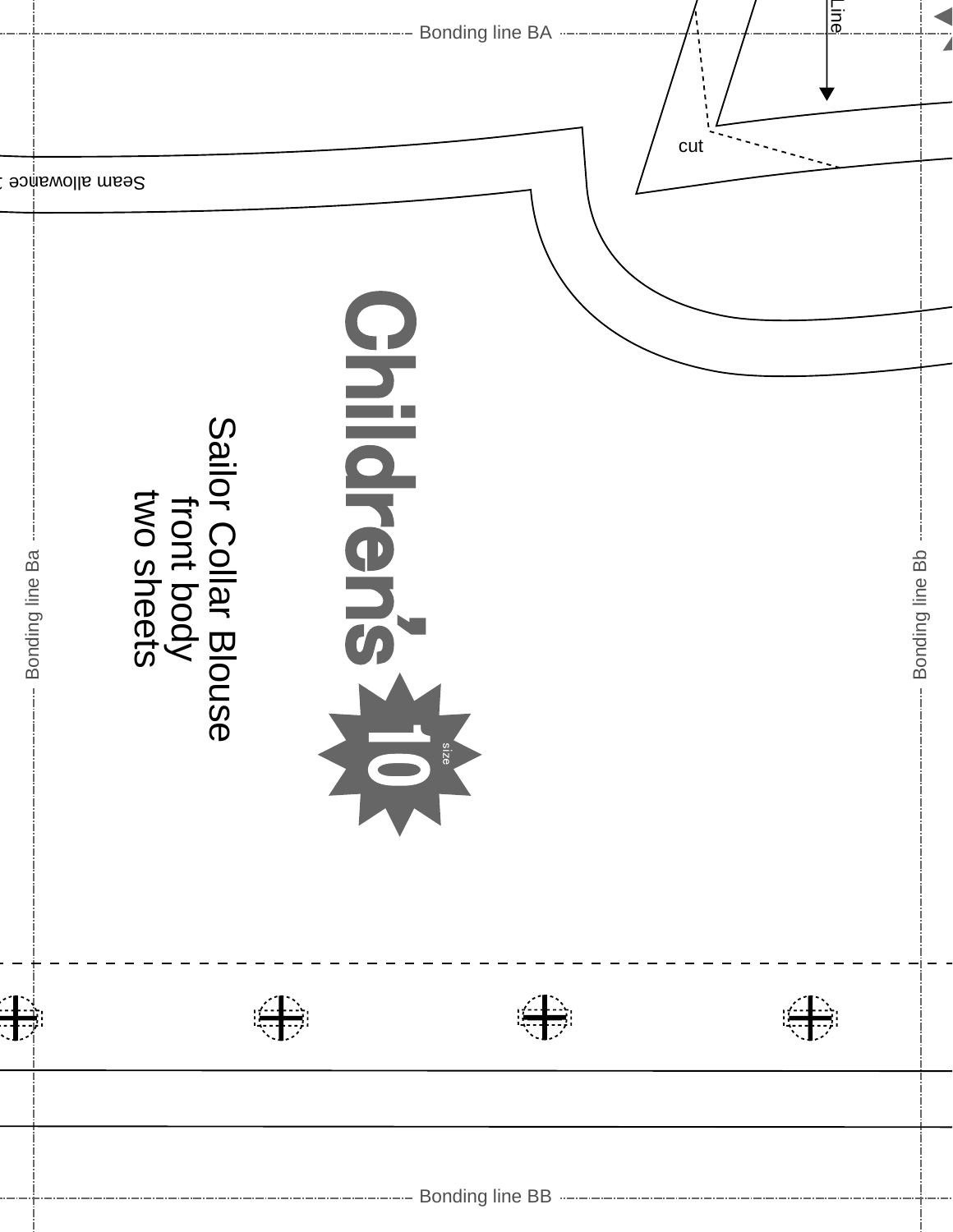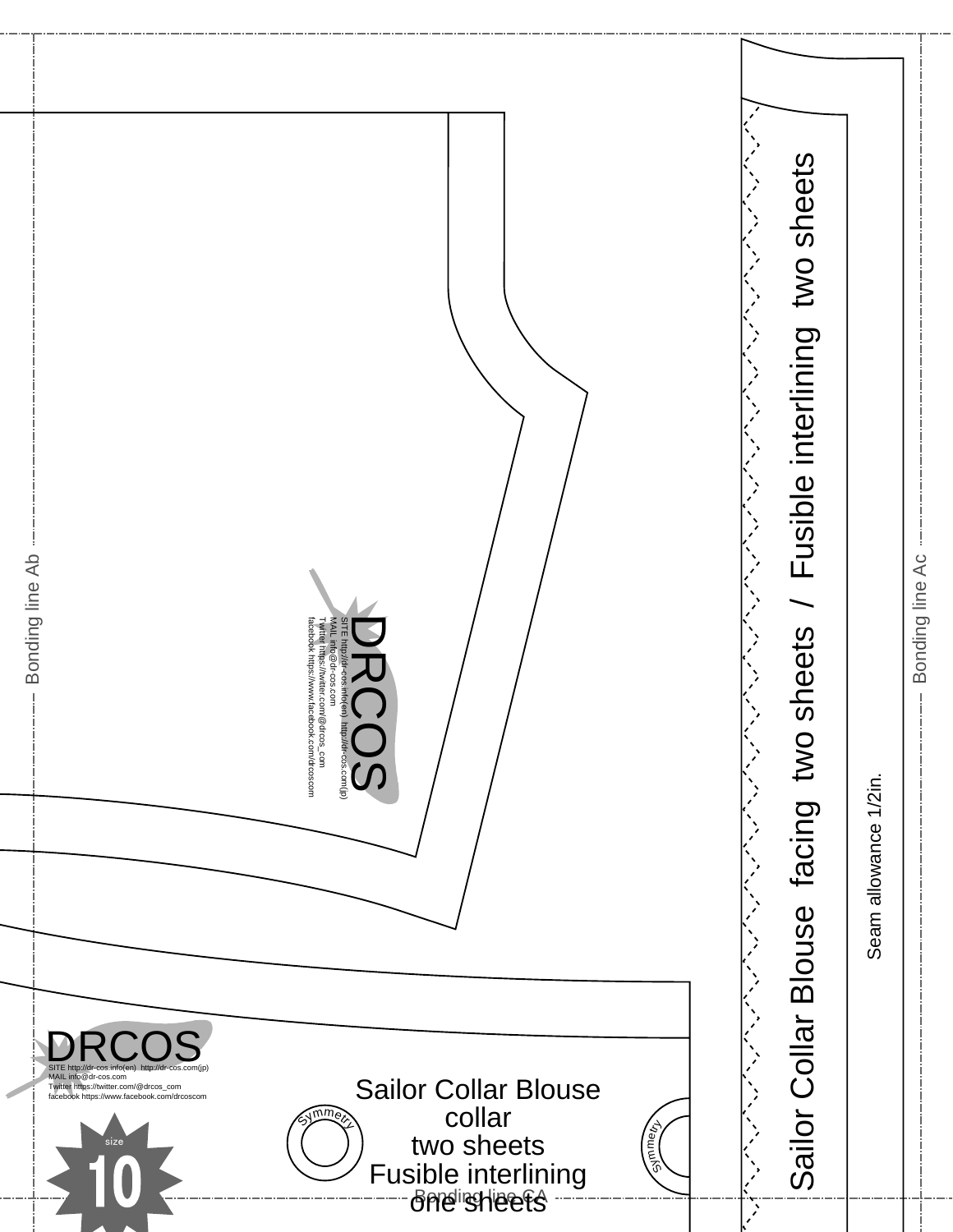